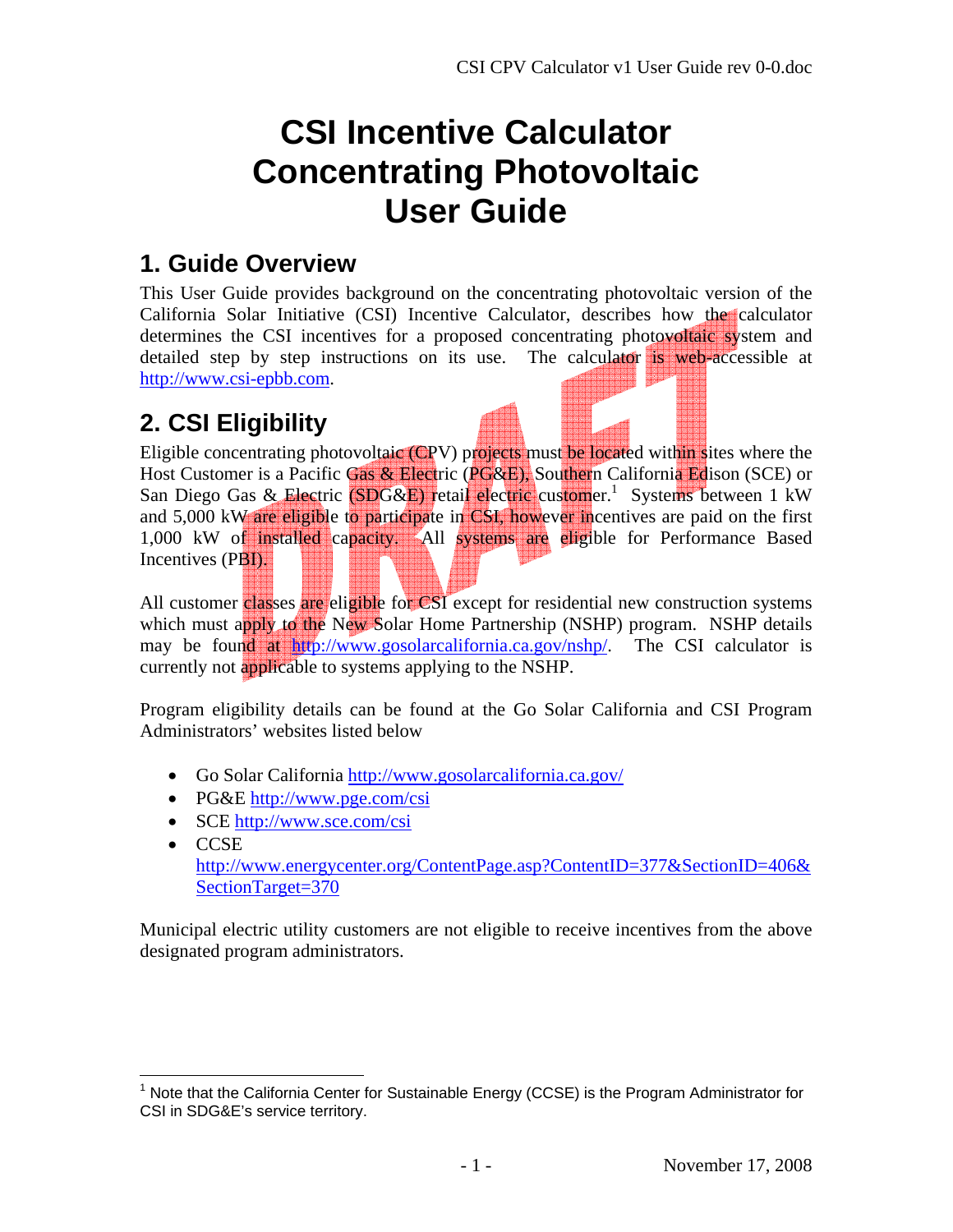### **3. CSI Incentive Calculator Overview**

The CSI calculator is an internet accessible tool (http://www.csi-epbb.com) used to determine the Design Factor and the resulting PBI incentive for eligible CPV systems.<sup>2</sup>

The calculator determines the CSI incentive for a single type of CPV system and inverter combination. The incentive for multiple units of the same type of CPV system and/or inverter can be accommodated by the calculator in a single calculation. Mixed systems that use different types of inverters, CPV systems,  $PV + CPV$  hybrids require individual incentive calculations for each combination and the incentives summed. More details on mixed system CSI incentive calculation can be found in Section 6 of this guide.

When first opened, the calculator has an input page, where the user inputs the project name, zip code location of the system, the customer's electric utility, type of customer, the type and number of CPV systems, the type and number of inverters, tracking method, the proposed system's tilt and azimuth (if applicable) and the estimated annual system production (kWh/yr).

Once all required data is entered, the user initiates the calculator by pressing the "GO" button. The calculator then uses the inputs to determine the resulting CSI incentive for the proposed system.

The user can press the "Recalculate" button, found at the bottom of the results screen, to return to the input page and make adjustments to their original inputs.

# **4. Required Calculator Inputs**

The CSI calculator is configured to calculate the incentive for a single CPV system type, inverter type. For example if a system utilizes two different inverter models, but the two of the same type of CPV system, the calculator must be run twice. More details on mixed system EPBB incentive calculation can be found in Section 6 of this guide.

The inputs for the calculator are described below.

**Project Name:** This is text string identifying the project. It is repeated at the top of the results page to help the user identify which project the results are for.

**ZIP Code**: This is the zip code of the location of the proposed PV system. Note that this zip code must be located within the specified utility's service territory where the system is or will be located.

**Utility**: This is the utility in whose service territory the proposed PV system is or will be located. Note that the zip code inputted must be located within the specified utility's service territory.

 $\overline{a}$  $2$  Note that CSI calculator PBI results are used by the Program Administrator to set-aside funds for future PBI payments. The CSI PBI results are not a guarantee of payment. PBI payments are based on the actual metered output of the proposed system.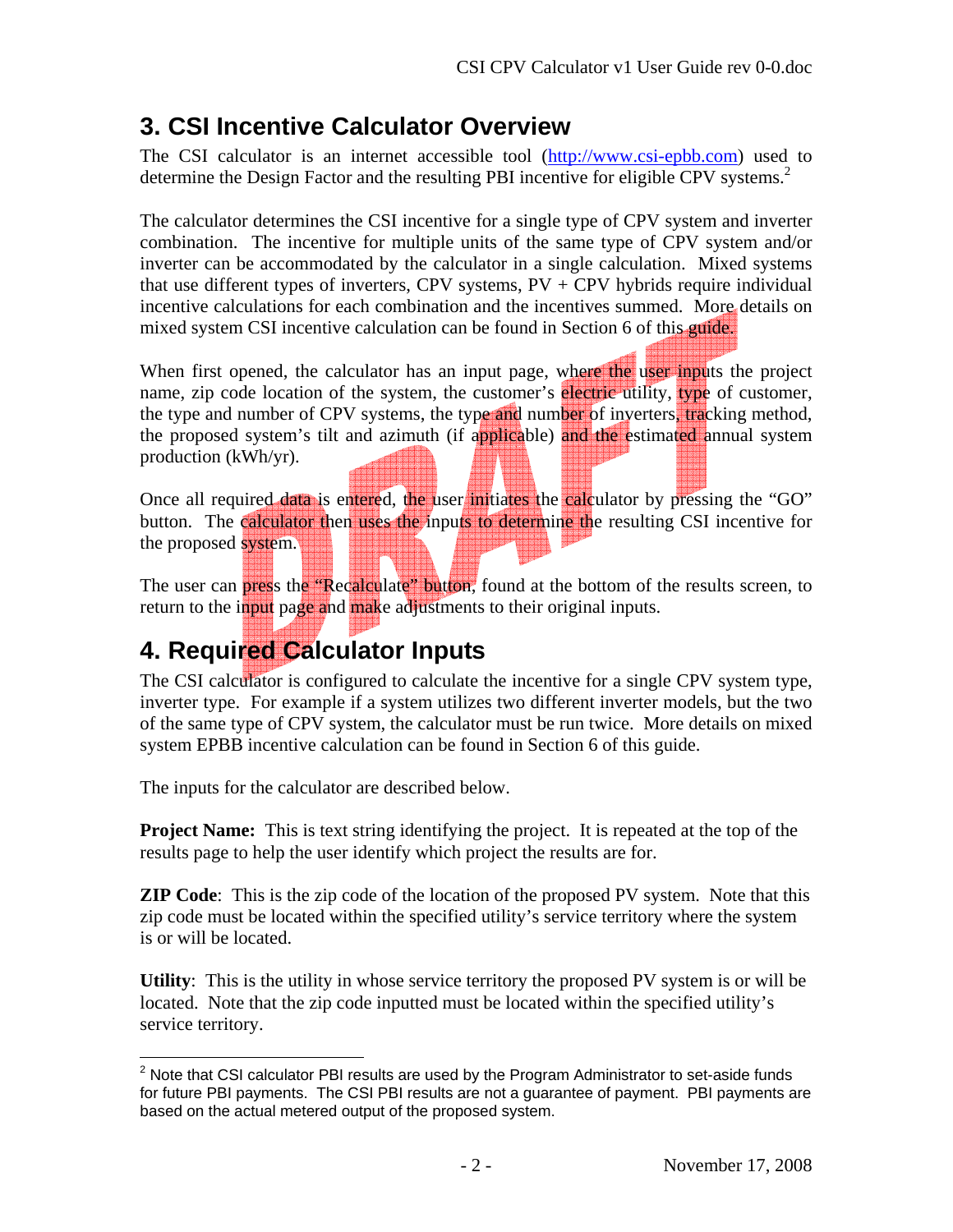**Customer Type**: Select the customer classification associated with the Host Customer. For definitions of the various customer types, refer to the latest California Solar Initiative Program Handbook.

**Concentrating PV Module**: The make and model of the proposed CPV system is typed here.

**PTC Rating**: The PVUSA Test Condition rating for the proposed CPV system is input here.

**Number of Modules:** This is the total number of CPV systems of the designated type that will be connected to the inverter(s) that are selected **below.** 

**Inverter**: This is the type of inverter that will be used with the proposed PV system. The options in this pull-down are based on the CEC's list of eligible inverters found at http://www.consumerenergycenter.org/cgi-bin/eligible inverters.cgi. If multiple inverter types are to be used, you must make multiple CSI calculator runs. Also, if the CEC-AC rating of the proposed system is greater than 125% of the inverter rating, an error is flagged which must be corrected (by reducing the number of panels, choosing a lower PTC rated panel, increasing the number of inverters or choosing a larger capacity inverter) before being allowed to proceed to the results page. See description of "CEC-AC Rating" in Section 5 of this guide for more discussion on oversized systems.

**Number of Inverters**: This is the total number of inverters of the selected type that will be installed for use with the PV modules selected above.

**Minimal Shading**: This is a deactivated input until a method for shading can be determined.

**Shading Derate Factors (%)**: This is a deactivated input until a method for shading can be determined.

**Tracking:** This is the tracking method and number of tracking axis.

**Array Tilt (degrees)**: This is only applicable for fixed or single axis tracking systems. This is the proposed system tilt from horizontal. Flat (horizontal) systems have a  $0^{\circ}$  tilt.

**Array Azimuth (degrees)**: This is only applicable for fixed systems. This is the horizontal direction ("true" north-south) the proposed system is pointing; due South is 180º azimuth and due North is 0º azimuth. The optimal reference system for proposed flat (horizontal) systems is assumed to have a 180º azimuth. Magnetic direction measured by a compass can be converted to "true" direction by adding the appropriate magnetic declination for the specific location. Magnetic declination can be determined at the NOAA website (http://www.ngdc.noaa.gov/geomagmodels/Declination.jsp).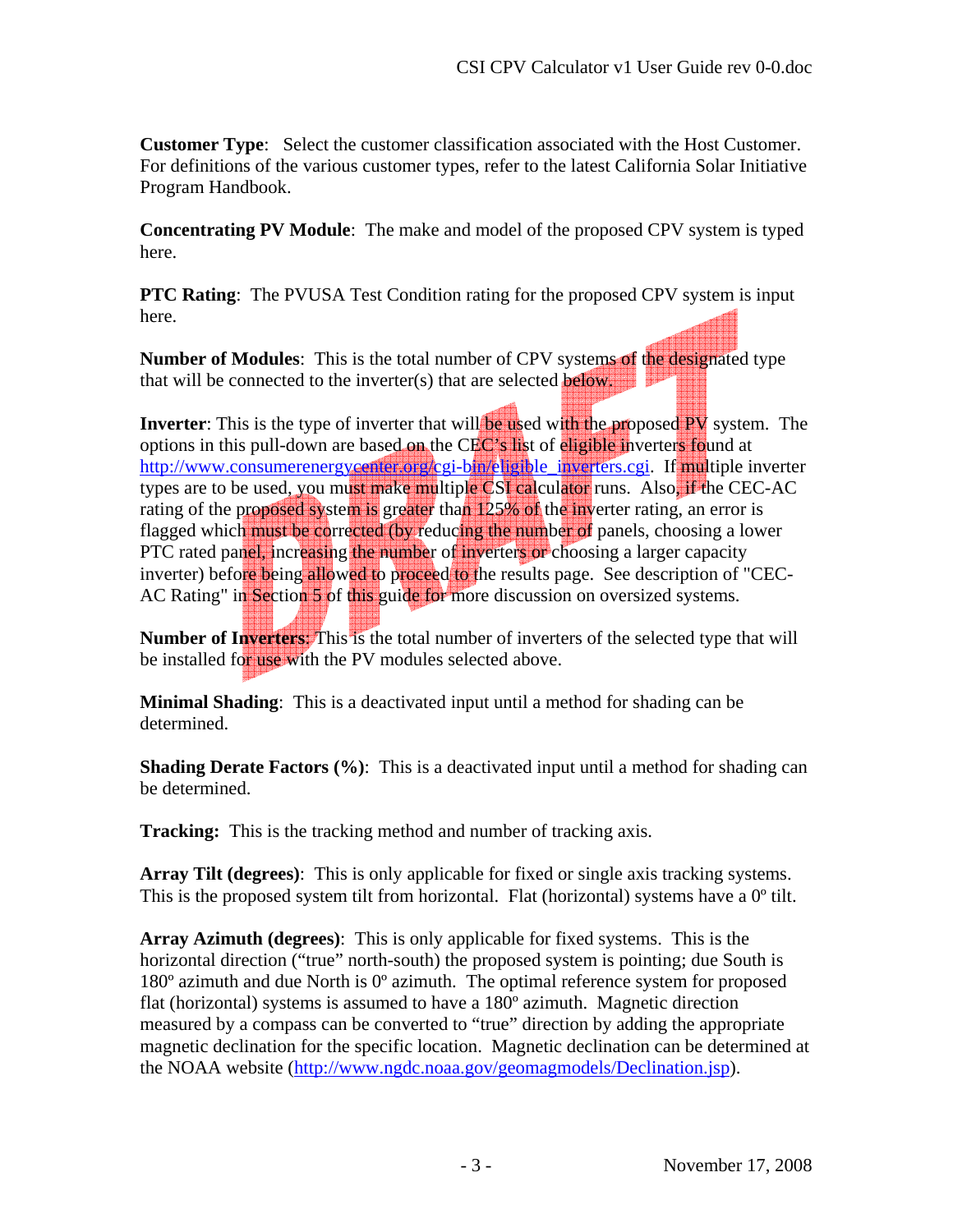**Estimated Annual Production:** The estimated electric energy output of the CPV system is input here. Annual electric production must be estimated using performance parameters established by SRCC or Sandia National Laboratories, and site specific typical meteorological year weather data. Acceptable models are the Solar Advisory Model (https://www.nrel.gov/analysis/sam) or TRNSYS (http://sel.me.wisc.edu/trnsys). Other modeling approaches may be considered on a case by case basis by the Program Administrator.

After the inputs are set, the user can click the "GO" button and the calculations will be executed. If an input error is detected, the calculator will refresh the input page and note the error with a comment at the bottom and an asterisk next to the field containing the error. The error must be corrected before the calculator will proceed to the results output page.

### **5. Description of the Outputs**

Once the calculator has completed its computations, it will display a results page containing inputs (Site Specifications and CPV System Specifications) and outputs (Results) for the proposed and reference optimal system, as well as the Design Factor and calculated incentive. If the user wishes to apply to the CSI program, they must include a hardcopy of the CSI Calculator results screen in their application materials.

The outputs are described below.

**PV Module**: Lists the specified PV module name and module DC rating per panel; STC, and PTC.

**DC Rating (kW PTC)**: This is the calculated total DC PTC rated capacity of the PV modules and is calculated by multiplying the PTC module rating by the number of panels. This capacity is used to calculate the CEC-AC rating of the system.

**Annual kWh**: This is the estimated annual energy output of the proposed system. This value is reported for the sole purpose of transparency of the calculator and is not a guarantee of future system performance.

**CEC-AC Rating**: This is the product of the PV module PTC rating, module count and inverter efficiency. If the CEC-AC rating exceeds the rated capacity of the inverter by no more than 125%, a warning is displayed on the results page. This warning is only informational and does not prevent the user from proposing the system in a CSI application.<sup>3</sup>

**Capacity Factor**: This is the estimated annual output of the proposed system divided by the product of 8760 annual hours and the proposed system's CEC-AC rating.

 3 Some inverters allow operation above their rated capacity, to a degree, for at least short periods limited by their operating temperature and amperage carrying capability. The CSI Program Administrators reserve the right to seek justification for proposed oversized systems which may result in poor reliability due to mis-matched equipment.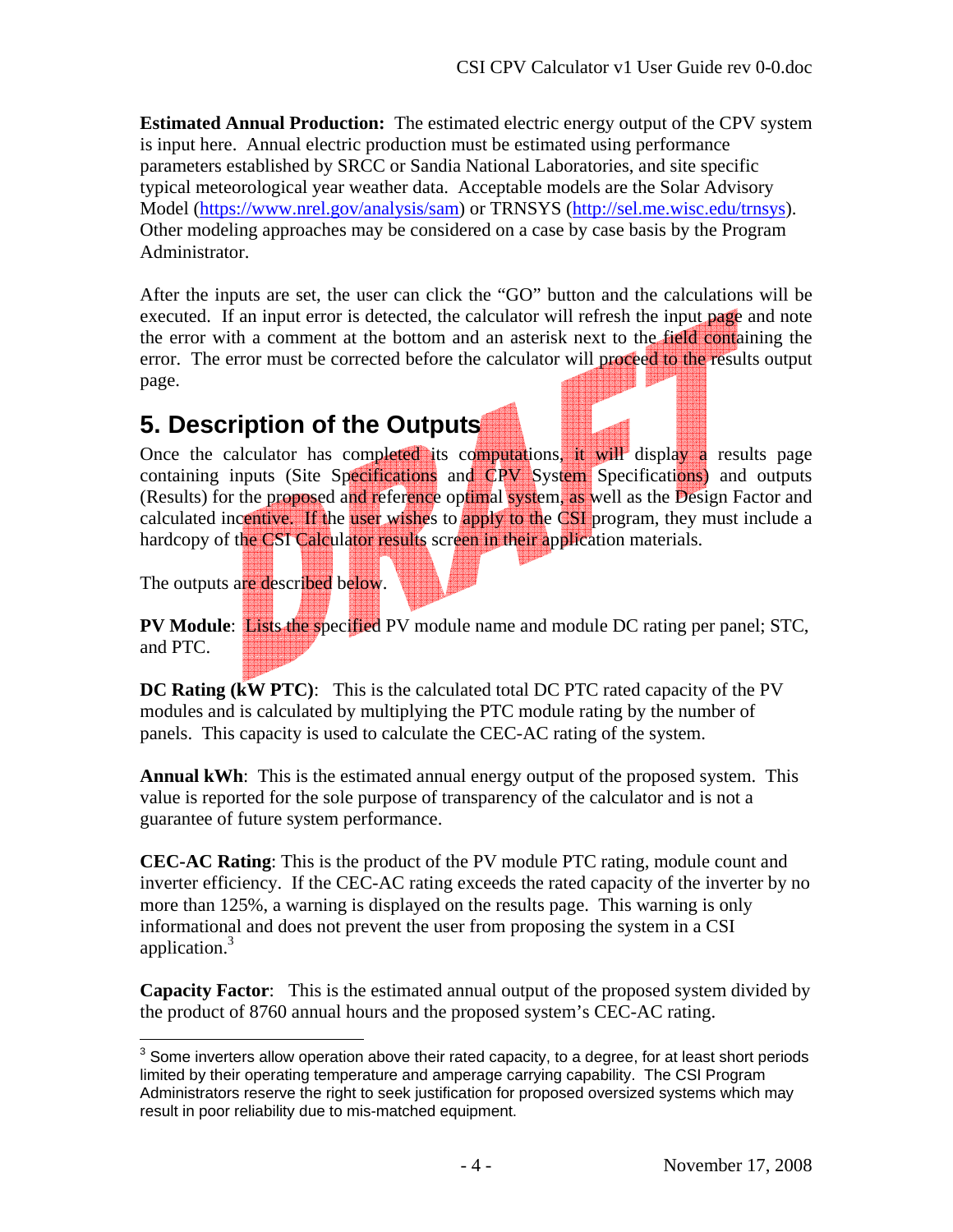**Prevailing Capacity Factor**: This is 18% for incentive steps 2 and 3 and 20% for incentive steps 4 through 10.

**Design Factor:** This is the ratio of the Capacity Factor and the Prevailing Capacity Factor. This Design Factor is not used to directly calculate the PBI incentive amount. The Program Administrators use it to modify the CEC-AC rating of the system for incentive trigger tracking purposes.

**Eligible Annual kWh:** This is the annual performance prorated to 1 MW CEC-AC for systems that are larger than 1 MW. If the system is equal to or smaller than 1 MW than the Eligible Annual kWh is the same as the Annual kWh above.

**Incentive Rate:** This is the current CSI PBI incentive rate ( $\frac{\sqrt{K}}{W}$ h) and depends on the selected utility and customer type. It is obtained directly from the CSI Trigger Tracker located at www.csi-trigger.com.

**Incentive:** This is the estimated total incentive for the proposed system, and is calculated as the estimated annual output times the incentive rate times 5 years. The incentive paid will be based on the actual production of the installed system.

**Report Generated on: is a date and time stamp to document when the report run** occurred.

### **6. Multiple Systems or Inverter Types**

If a proposed system consists of CPV systems with different inverter types, if different CPV systems or installed as part of a conventional PV system, a CSI calculator run must be done for each configuration and the resulting incentives totaled.

If two CPV systems are installed one with an inverter of type "Z" and the other inverter of type "X", the user must make one calculator run with one system with inverter "Z" and second calculator run with inverter "X" . The incentives from the two runs must then be added together.

# **7. Shading Input Requirements**

Shading input is not activated at this time until a shade methodology for tracking CPV systems is developed.

# **8. PBI Incentive Computation Details**

The PBI incentive is calculated with the following formula.

#### **PBI Incentive = Incentive Rate x Est. Annual Output x Five Years**

Where,